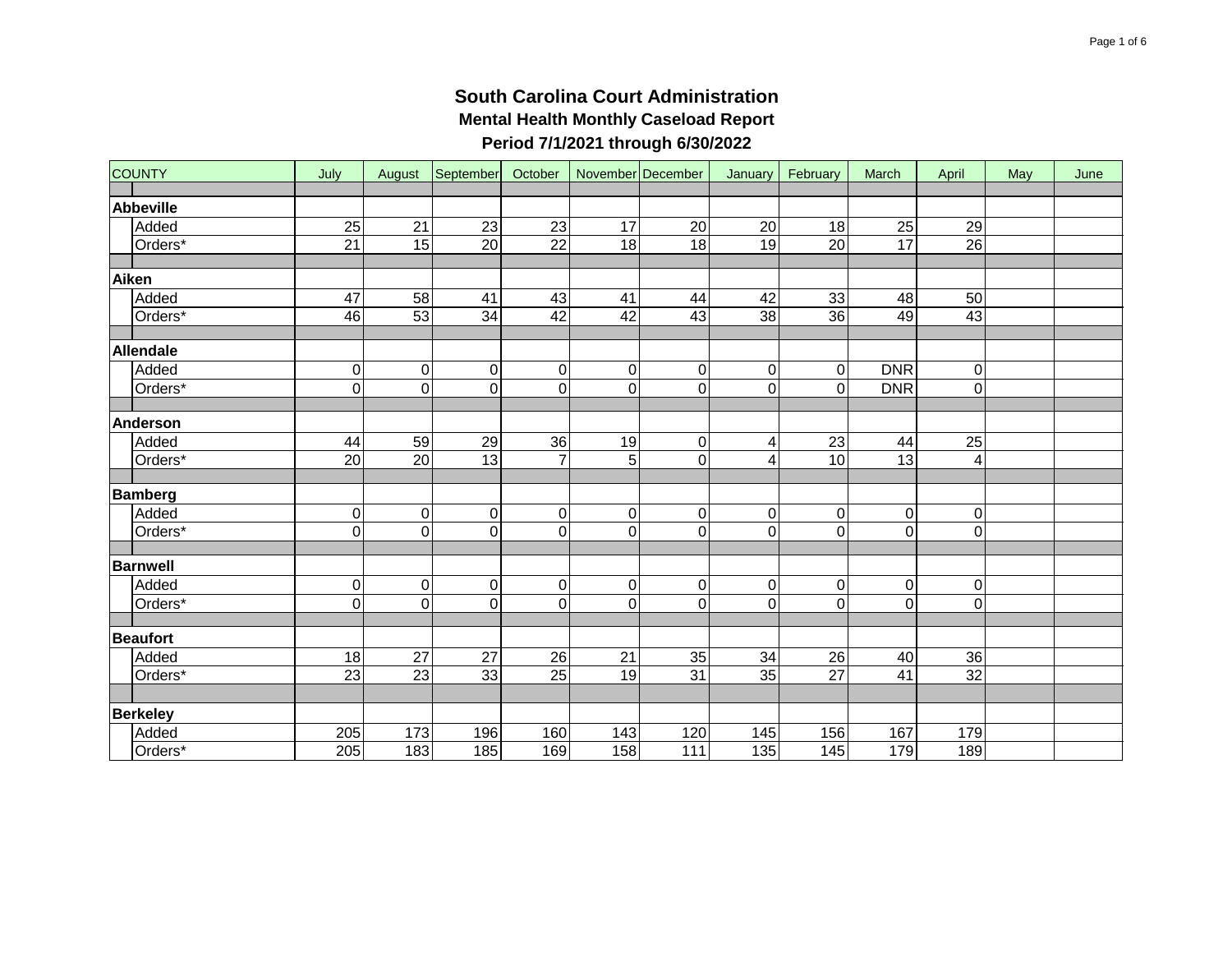| <b>COUNTY</b>     | July             | August      |                  |                  |                 | September October November December | January     | February        | March                   | April                     | May | June |
|-------------------|------------------|-------------|------------------|------------------|-----------------|-------------------------------------|-------------|-----------------|-------------------------|---------------------------|-----|------|
|                   |                  |             |                  |                  |                 |                                     |             |                 |                         |                           |     |      |
| <b>Calhoun</b>    |                  |             |                  |                  |                 |                                     |             |                 |                         |                           |     |      |
| Added             | 0                | 0           | <b>DNR</b>       | $\pmb{0}$        | 0               | 0                                   | 0           | 0               | 0                       | <b>DNR</b>                |     |      |
| Orders*           | $\overline{0}$   | $\mathbf 0$ | <b>DNR</b>       | 0                | $\pmb{0}$       | $\Omega$                            | $\mathbf 0$ | $\mathsf 0$     | $\mathbf 0$             | <b>DNR</b>                |     |      |
|                   |                  |             |                  |                  |                 |                                     |             |                 |                         |                           |     |      |
| <b>Charleston</b> |                  |             |                  |                  |                 |                                     |             |                 |                         |                           |     |      |
| Added             | 104              | 134         | 106              | 114              | 87              | 115                                 | 90          | 100             | 134                     | 97                        |     |      |
| Orders*           | 123              | 140         | 129              | 110              | 99              | 122                                 | 78          | 60              | 94                      | 51                        |     |      |
|                   |                  |             |                  |                  |                 |                                     |             |                 |                         |                           |     |      |
| <b>Cherokee</b>   |                  |             |                  |                  |                 |                                     |             |                 |                         |                           |     |      |
| Added             | 11               | 17          | 10               | $\boldsymbol{9}$ | 18              | 13                                  | <b>DNR</b>  | 14              | 13                      | 14                        |     |      |
| Orders*           | 0                | $\mathbf 0$ | $\boldsymbol{0}$ | 0                | $\mathbf 0$     | $\Omega$                            | <b>DNR</b>  | 0               | 0                       | 0                         |     |      |
|                   |                  |             |                  |                  |                 |                                     |             |                 |                         |                           |     |      |
| <b>Chester</b>    |                  |             |                  |                  |                 |                                     |             |                 |                         |                           |     |      |
| Added             | 15               | 14          | 11               | 6                | 13              | 18                                  | 15          | 11              | $\overline{7}$          | 19                        |     |      |
| Orders*           | $\boldsymbol{9}$ | 14          | $\mathbf 0$      | $\overline{7}$   | 16              | 8                                   | 10          | $\overline{7}$  | 6                       | 14                        |     |      |
|                   |                  |             |                  |                  |                 |                                     |             |                 |                         |                           |     |      |
| Chesterfield      |                  |             |                  |                  |                 |                                     |             |                 |                         |                           |     |      |
| Added             | 13               | 4           | 10               | 8                | 9               | 3                                   | 5           | 4               | 4                       | $\ensuremath{\mathsf{3}}$ |     |      |
| Orders*           | 13               | 4           | 10               | 8                | 9               | 3                                   | 5           | 4               | $\overline{\mathbf{4}}$ | 3                         |     |      |
|                   |                  |             |                  |                  |                 |                                     |             |                 |                         |                           |     |      |
| Clarendon         |                  |             |                  |                  |                 |                                     |             |                 |                         |                           |     |      |
| Added             | <b>DNR</b>       | <b>DNR</b>  | <b>DNR</b>       | <b>DNR</b>       | <b>DNR</b>      | <b>DNR</b>                          | <b>DNR</b>  | <b>DNR</b>      | <b>DNR</b>              | <b>DNR</b>                |     |      |
| Orders*           | <b>DNR</b>       | <b>DNR</b>  | <b>DNR</b>       | <b>DNR</b>       | <b>DNR</b>      | <b>DNR</b>                          | <b>DNR</b>  | <b>DNR</b>      | <b>DNR</b>              | <b>DNR</b>                |     |      |
|                   |                  |             |                  |                  |                 |                                     |             |                 |                         |                           |     |      |
| <b>Colleton</b>   |                  |             |                  |                  |                 |                                     |             |                 |                         |                           |     |      |
| Added             | 64               | 76          | 63               | 60               | 63              | 63                                  | 66          | 56              | 78                      | 64                        |     |      |
| Orders*           | $\overline{51}$  | 63          | 58               | 57               | $\overline{57}$ | 59                                  | 55          | $\overline{54}$ | 60                      | 53                        |     |      |
|                   |                  |             |                  |                  |                 |                                     |             |                 |                         |                           |     |      |
| <b>Darlington</b> |                  |             |                  |                  |                 |                                     |             |                 |                         |                           |     |      |
| Added             | 306              | 352         | 151              | 378              | 368             | 345                                 | 305         | 326             | 0                       | 362                       |     |      |
| Orders*           | $\overline{317}$ | 300         | 361              | 358              | 359             | 359                                 | 253         | 300             | $\mathsf{O}\xspace$     | 330                       |     |      |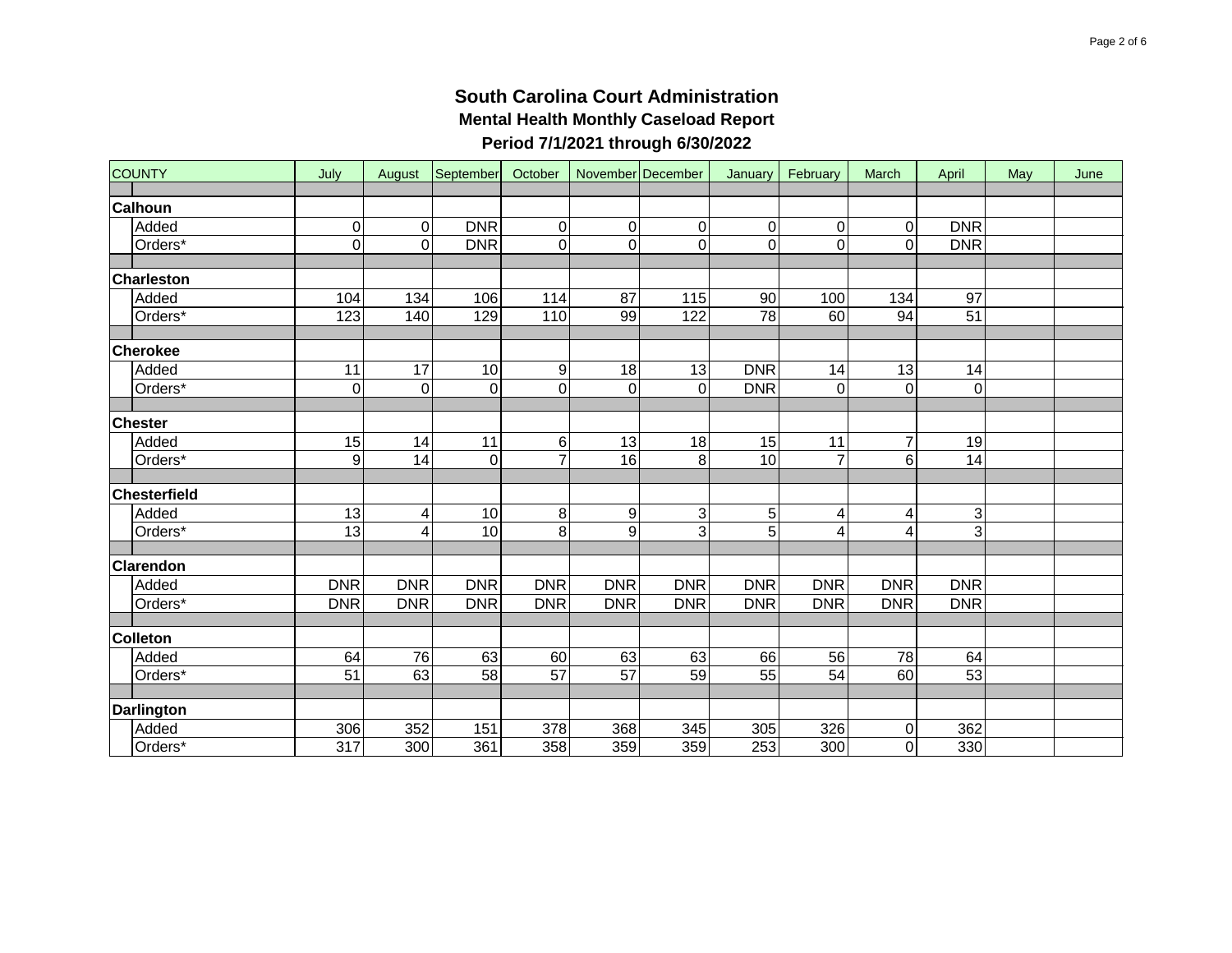| <b>COUNTY</b>     | July            |                  |                 |                  |                 | August September October November December | January         | February       | March               | April            | May | June |
|-------------------|-----------------|------------------|-----------------|------------------|-----------------|--------------------------------------------|-----------------|----------------|---------------------|------------------|-----|------|
|                   |                 |                  |                 |                  |                 |                                            |                 |                |                     |                  |     |      |
| <b>Dillon</b>     |                 |                  |                 |                  |                 |                                            |                 |                |                     |                  |     |      |
| Added             | 1               | 7                | $\overline{3}$  | $\pmb{0}$        | 0               | 0                                          | 0               | $\mathbf 0$    | $\mathsf{O}\xspace$ | $\mathbf 0$      |     |      |
| Orders*           | 1               | 7                | $\overline{3}$  | $\overline{0}$   | $\mathbf 0$     | $\Omega$                                   | $\Omega$        | 0              | $\overline{0}$      | $\mathbf 0$      |     |      |
|                   |                 |                  |                 |                  |                 |                                            |                 |                |                     |                  |     |      |
| <b>Dorchester</b> |                 |                  |                 |                  |                 |                                            |                 |                |                     |                  |     |      |
| Added             | 100             | $\overline{72}$  | 66              | 75               | 94              | 77                                         | 78              | 70             | <b>DNR</b>          | <b>DNR</b>       |     |      |
| Orders*           | $\overline{97}$ | 82               | $\overline{73}$ | 86               | 92              | 87                                         | $\overline{70}$ | 65             | <b>DNR</b>          | <b>DNR</b>       |     |      |
|                   |                 |                  |                 |                  |                 |                                            |                 |                |                     |                  |     |      |
| Edgefield         |                 |                  |                 |                  |                 |                                            |                 |                |                     |                  |     |      |
| Added             | $\pmb{0}$       | $\pmb{0}$        | $\pmb{0}$       | $\pmb{0}$        | 0               | $\overline{0}$                             | 0               | 0              | $\pmb{0}$           | 0                |     |      |
| Orders*           | $\overline{0}$  | $\overline{0}$   | $\overline{0}$  | $\overline{0}$   | $\mathbf 0$     | 0                                          | $\overline{0}$  | $\overline{0}$ | $\overline{0}$      | $\overline{0}$   |     |      |
|                   |                 |                  |                 |                  |                 |                                            |                 |                |                     |                  |     |      |
| Fairfield         |                 |                  |                 |                  |                 |                                            |                 |                |                     |                  |     |      |
| Added             | 0               | $\boldsymbol{0}$ | 0               | $\boldsymbol{0}$ | $\mathbf 0$     | $\Omega$                                   | $\mathbf 0$     | 0              | 0                   | $\boldsymbol{0}$ |     |      |
| Orders*           | $\mathbf 0$     | $\mathbf 0$      | $\mathbf{1}$    | 1                | $\mathbf 0$     |                                            | $\overline{0}$  | 0              | $\mathbf 0$         | $\mathbf 0$      |     |      |
|                   |                 |                  |                 |                  |                 |                                            |                 |                |                     |                  |     |      |
| Florence          |                 |                  |                 |                  |                 |                                            |                 |                |                     |                  |     |      |
| Added             | 45              | 46               | 34              | 39               | 54              | 55                                         | 33              | 22             | 52                  | 39               |     |      |
| Orders*           | 45              | 46               | 34              | 39               | 54              | 55                                         | 33              | 22             | 52                  | 39               |     |      |
|                   |                 |                  |                 |                  |                 |                                            |                 |                |                     |                  |     |      |
| Georgetown        |                 |                  |                 |                  |                 |                                            |                 |                |                     |                  |     |      |
| Added             | 14              | 20               | 16              | 14               | 8               | 10                                         | 13              | 15             | $\overline{12}$     | 10               |     |      |
| Orders*           | $\overline{17}$ | 17               | $\overline{15}$ | $\overline{15}$  | 13              | $\overline{26}$                            | $\overline{23}$ | 16             | 18                  | $\overline{23}$  |     |      |
|                   |                 |                  |                 |                  |                 |                                            |                 |                |                     |                  |     |      |
| Greenville        |                 |                  |                 |                  |                 |                                            |                 |                |                     |                  |     |      |
| Added             | 325             | 297              | 309             | 299              | 318             | 324                                        | 282             | 344            | 419                 | 352              |     |      |
| Orders*           | 328             | 285              | 313             | 304              | 311             | 342                                        | 274             | 319            | 404                 | 389              |     |      |
|                   |                 |                  |                 |                  |                 |                                            |                 |                |                     |                  |     |      |
| Greenwood         |                 |                  |                 |                  |                 |                                            |                 |                |                     |                  |     |      |
| Added             | 11              | $\boldsymbol{9}$ | 19              | 12               | 13              | 8                                          | $\mathbf 0$     | 5              | 8                   | 6                |     |      |
| Orders*           | 10              | $\overline{8}$   | 23              | $\overline{10}$  | $\overline{17}$ | 8 <sup>1</sup>                             | $\overline{0}$  | $\overline{6}$ | 8                   | 6                |     |      |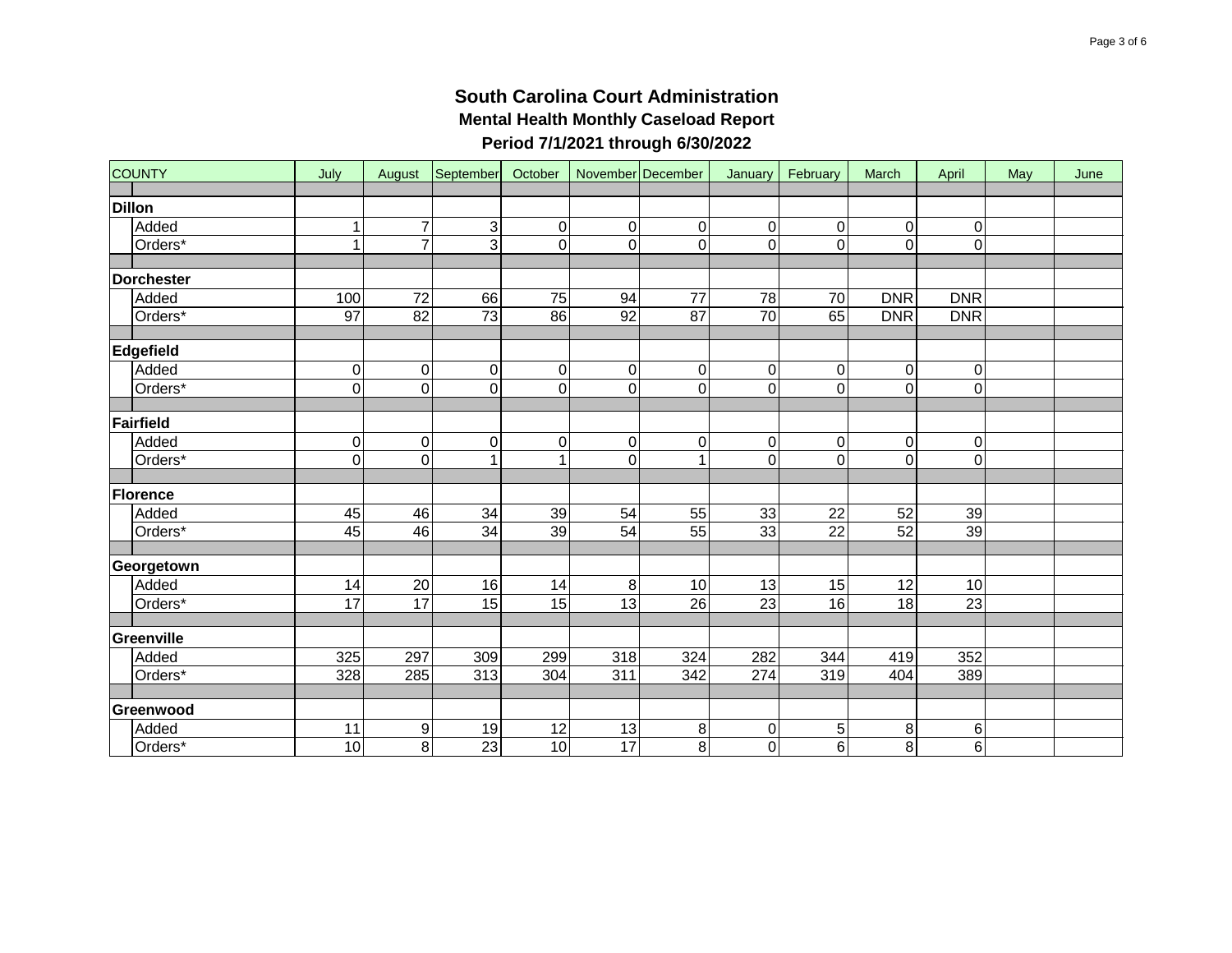|     | <b>COUNTY</b>           | July                        | August                             |                             |                             |                | September October November December | January         | February                | March                       | April                   | May | June |
|-----|-------------------------|-----------------------------|------------------------------------|-----------------------------|-----------------------------|----------------|-------------------------------------|-----------------|-------------------------|-----------------------------|-------------------------|-----|------|
|     |                         |                             |                                    |                             |                             |                |                                     |                 |                         |                             |                         |     |      |
|     | <b>Hampton</b><br>Added |                             |                                    |                             |                             |                |                                     | <b>DNR</b>      |                         |                             | <b>DNR</b>              |     |      |
|     | Orders*                 | $\pmb{0}$<br>$\overline{0}$ | $\boldsymbol{0}$<br>$\overline{0}$ | $\pmb{0}$<br>$\overline{0}$ | $\pmb{0}$<br>$\overline{0}$ | 0              | $\overline{0}$                      |                 | $\pmb{0}$               | $\pmb{0}$<br>$\overline{0}$ | <b>DNR</b>              |     |      |
|     |                         |                             |                                    |                             |                             | $\mathbf 0$    | $\Omega$                            | <b>DNR</b>      | 0                       |                             |                         |     |      |
|     | <b>Horry</b>            |                             |                                    |                             |                             |                |                                     |                 |                         |                             |                         |     |      |
|     | Added                   | 121                         | 111                                | 105                         | 109                         | 107            | 106                                 | 86              | 96                      | 92                          | 124                     |     |      |
|     | Orders*                 | 108                         | 135                                | 11                          | 109                         | 115            | 92                                  | 91              | 94                      | 107                         | 114                     |     |      |
|     |                         |                             |                                    |                             |                             |                |                                     |                 |                         |                             |                         |     |      |
|     | <b>Jasper</b>           |                             |                                    |                             |                             |                |                                     |                 |                         |                             |                         |     |      |
|     | Added                   | <b>DNR</b>                  | <b>DNR</b>                         | <b>DNR</b>                  | <b>DNR</b>                  | <b>DNR</b>     | <b>DNR</b>                          | <b>DNR</b>      | $\pmb{0}$               | <b>DNR</b>                  | <b>DNR</b>              |     |      |
|     | Orders*                 | <b>DNR</b>                  | <b>DNR</b>                         | <b>DNR</b>                  | <b>DNR</b>                  | <b>DNR</b>     | <b>DNR</b>                          | <b>DNR</b>      | $\overline{\mathsf{o}}$ | <b>DNR</b>                  | <b>DNR</b>              |     |      |
|     |                         |                             |                                    |                             |                             |                |                                     |                 |                         |                             |                         |     |      |
|     | Kershaw                 |                             |                                    |                             |                             |                |                                     |                 |                         |                             |                         |     |      |
|     | Added                   | 23                          | 24                                 | 19                          | 26                          | 25             | 21                                  | 20              | 15                      | 17                          | 17                      |     |      |
|     | Orders*                 | $\overline{27}$             | $\overline{18}$                    | $\overline{20}$             | $\overline{26}$             | 24             | $\overline{25}$                     | 18              | 14                      | 19                          | 19                      |     |      |
|     |                         |                             |                                    |                             |                             |                |                                     |                 |                         |                             |                         |     |      |
|     | Lancaster               |                             |                                    |                             |                             |                |                                     |                 |                         |                             |                         |     |      |
|     | Added                   | 148                         | 81                                 | 88                          | 74                          | 52             | 72                                  | 62              | 61                      | 57                          | <b>DNR</b>              |     |      |
|     | Orders*                 | 103                         | $\overline{76}$                    | 64                          | $\overline{42}$             | 31             | 44                                  | $\overline{47}$ | 42                      | $\overline{35}$             | <b>DNR</b>              |     |      |
|     |                         |                             |                                    |                             |                             |                |                                     |                 |                         |                             |                         |     |      |
|     | Laurens                 |                             |                                    |                             |                             |                |                                     |                 |                         |                             |                         |     |      |
|     | Added                   | $\mathbf{1}$                | 4                                  | $\,$ 5 $\,$                 | 3                           | $\overline{4}$ | 5                                   | $\overline{c}$  | 1                       | 1                           | $\overline{\mathbf{c}}$ |     |      |
|     | Orders*                 | 0                           | 3                                  | $\overline{5}$              | 4                           | 4              | $\overline{4}$                      | 3               | $\mathsf 0$             | $\overline{2}$              | $\overline{2}$          |     |      |
|     |                         |                             |                                    |                             |                             |                |                                     |                 |                         |                             |                         |     |      |
| Lee |                         |                             |                                    |                             |                             |                |                                     |                 |                         |                             |                         |     |      |
|     | Added                   | $\pmb{0}$                   | $\boldsymbol{0}$                   | $\pmb{0}$                   | $\pmb{0}$                   | 0              | $\mathbf 0$                         | $\mathbf 0$     | $\pmb{0}$               | $\mathsf{O}\xspace$         | $\pmb{0}$               |     |      |
|     | Orders*                 | 0                           | $\overline{0}$                     | 0                           | 0                           | $\mathbf 0$    | $\Omega$                            | $\overline{0}$  | $\overline{0}$          | 0                           | $\mathsf 0$             |     |      |
|     |                         |                             |                                    |                             |                             |                |                                     |                 |                         |                             |                         |     |      |
|     | Lexington               |                             |                                    |                             |                             |                |                                     |                 |                         |                             |                         |     |      |
|     | Added                   | 101                         | 110                                | 129                         | 118                         | 109            | 123                                 | 116             | 112                     | 124                         | 118                     |     |      |
|     | Orders*                 | 13                          | 33                                 | $\frac{1}{8}$               | $\overline{34}$             | 24             | $\overline{25}$                     | $\overline{26}$ | $\overline{32}$         | $\overline{27}$             | 38                      |     |      |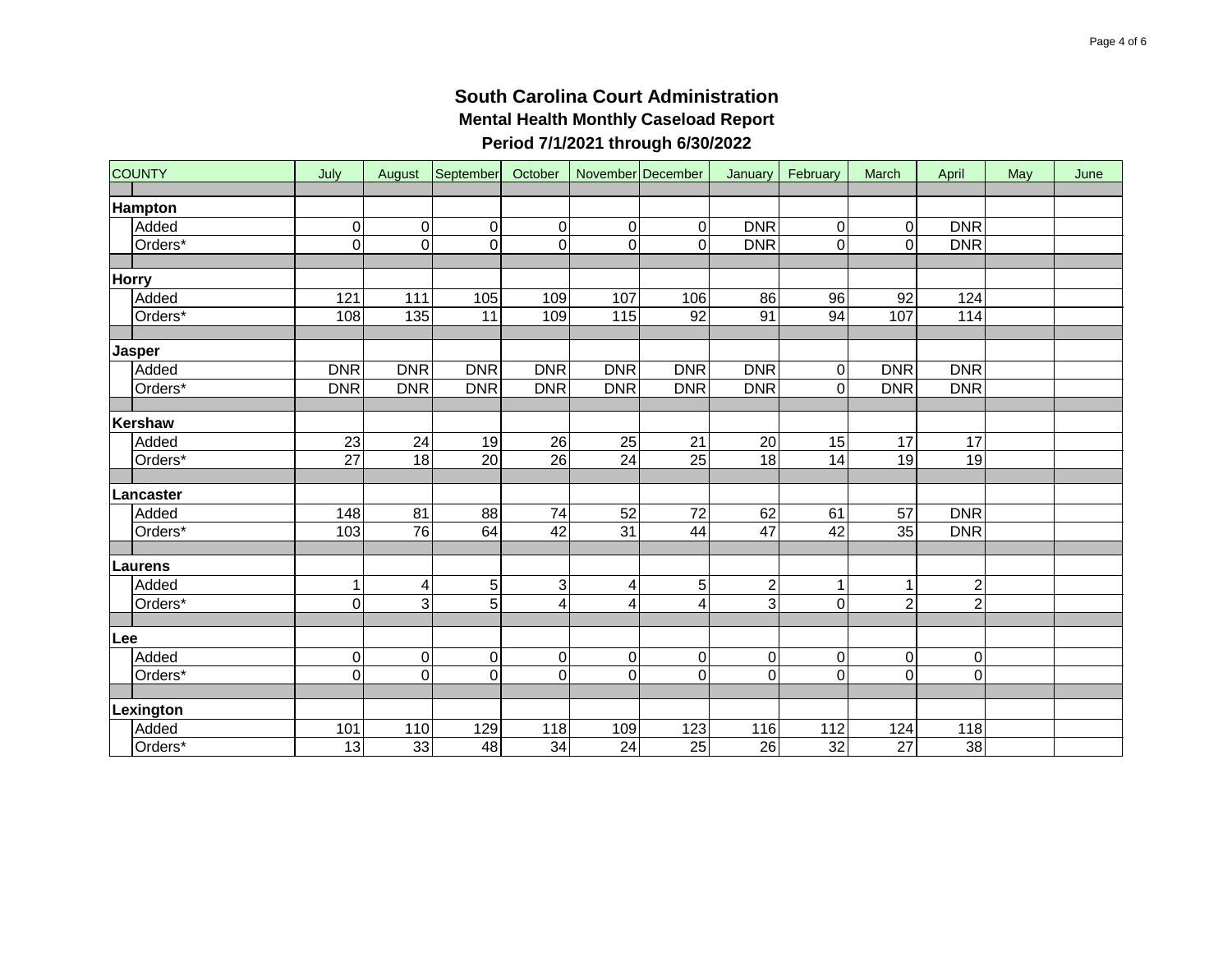| <b>COUNTY</b>    | July             |                  |                         |                  |                  | August September October November December | January          | February         | March               | April          | May | June |
|------------------|------------------|------------------|-------------------------|------------------|------------------|--------------------------------------------|------------------|------------------|---------------------|----------------|-----|------|
| <b>Marion</b>    |                  |                  |                         |                  |                  |                                            |                  |                  |                     |                |     |      |
| Added            | <b>DNR</b>       | <b>DNR</b>       | 172                     | 172              | 174              | 187                                        | 193              | 196              | 196                 | 196            |     |      |
| Orders*          | <b>DNR</b>       | <b>DNR</b>       | $\overline{2}$          | $\overline{2}$   | 10               | 9                                          | 3                | $\mathbf{0}$     | $\overline{5}$      | $\overline{7}$ |     |      |
|                  |                  |                  |                         |                  |                  |                                            |                  |                  |                     |                |     |      |
| <b>Marlboro</b>  |                  |                  |                         |                  |                  |                                            |                  |                  |                     |                |     |      |
| Added            | 10               | 13               | 11                      | 15               | 11               | 6                                          | 10               | 11               | <b>DNR</b>          | 4              |     |      |
| Orders*          | $\overline{5}$   | $\overline{3}$   | $\overline{\mathbf{4}}$ | $\overline{3}$   | $\overline{2}$   | 3                                          | $\overline{2}$   | $\overline{3}$   | <b>DNR</b>          | 4              |     |      |
|                  |                  |                  |                         |                  |                  |                                            |                  |                  |                     |                |     |      |
| <b>McCormick</b> |                  |                  |                         |                  |                  |                                            |                  |                  |                     |                |     |      |
| Added            | $\pmb{0}$        | $\boldsymbol{0}$ | $\pmb{0}$               | $\pmb{0}$        | 0                | $\overline{0}$                             | $\boldsymbol{0}$ | 0                | $\pmb{0}$           | 0              |     |      |
| Orders*          | 0                | $\mathbf 0$      | 0                       | 0                | $\mathbf 0$      | $\overline{0}$                             | $\overline{0}$   | $\mathsf 0$      | 0                   | $\mathsf 0$    |     |      |
|                  |                  |                  |                         |                  |                  |                                            |                  |                  |                     |                |     |      |
| <b>Newberry</b>  |                  |                  |                         |                  |                  |                                            |                  |                  |                     |                |     |      |
| Added            | 0                | $\pmb{0}$        | $\pmb{0}$               | $\boldsymbol{0}$ | $\mathbf 0$      | $\overline{0}$                             | $\pmb{0}$        | $\mathsf 0$      | 0                   | <b>DNR</b>     |     |      |
| Orders*          | 0                | $\mathbf 0$      | 0                       | 0                | 0                | $\overline{0}$                             | $\mathbf 0$      | $\mathbf 0$      | $\mathbf 0$         | <b>DNR</b>     |     |      |
| Oconee           |                  |                  |                         |                  |                  |                                            |                  |                  |                     |                |     |      |
| Added            | 21               | 15               | 39                      | 27               | 15               | 18                                         | 15               | 17               | 28                  | 23             |     |      |
| Orders*          | $\overline{7}$   | 9                | $\overline{7}$          | 9                | $\overline{2}$   | 6                                          | $\boldsymbol{9}$ | 11               | $\overline{7}$      | $\overline{7}$ |     |      |
|                  |                  |                  |                         |                  |                  |                                            |                  |                  |                     |                |     |      |
| Orangeburg       |                  |                  |                         |                  |                  |                                            |                  |                  |                     |                |     |      |
| Added            | 50               | 66               | 53                      | 63               | 43               | 61                                         | 34               | 59               | 77                  | 72             |     |      |
| Orders*          | 30               | $\overline{47}$  | $\overline{27}$         | 46               | 39               | 46                                         | $\overline{75}$  | 29               | 58                  | 45             |     |      |
|                  |                  |                  |                         |                  |                  |                                            |                  |                  |                     |                |     |      |
| <b>Pickens</b>   |                  |                  |                         |                  |                  |                                            |                  |                  |                     |                |     |      |
| Added            | $\overline{0}$   | $\boldsymbol{0}$ | $\pmb{0}$               | 4                | 0                | 4                                          | 1                | $\mathsf 0$      | $\mathsf{O}\xspace$ | 0              |     |      |
| Orders*          | 0                | $\mathbf 0$      | 0                       | 0                | 0                | $\Omega$                                   | 1                | $\mathsf 0$      | 0                   | 0              |     |      |
|                  |                  |                  |                         |                  |                  |                                            |                  |                  |                     |                |     |      |
| <b>Richland</b>  |                  |                  |                         |                  |                  |                                            |                  |                  |                     |                |     |      |
| Added            | 243              | 256              | 245                     | 244              | 226              | 216                                        | 189              | 244              | 276                 | <b>DNR</b>     |     |      |
| Orders*          | $\overline{257}$ | 297              | 225                     | 264              | $\overline{224}$ | 198                                        | 169              | $\overline{241}$ | 302                 | <b>DNR</b>     |     |      |